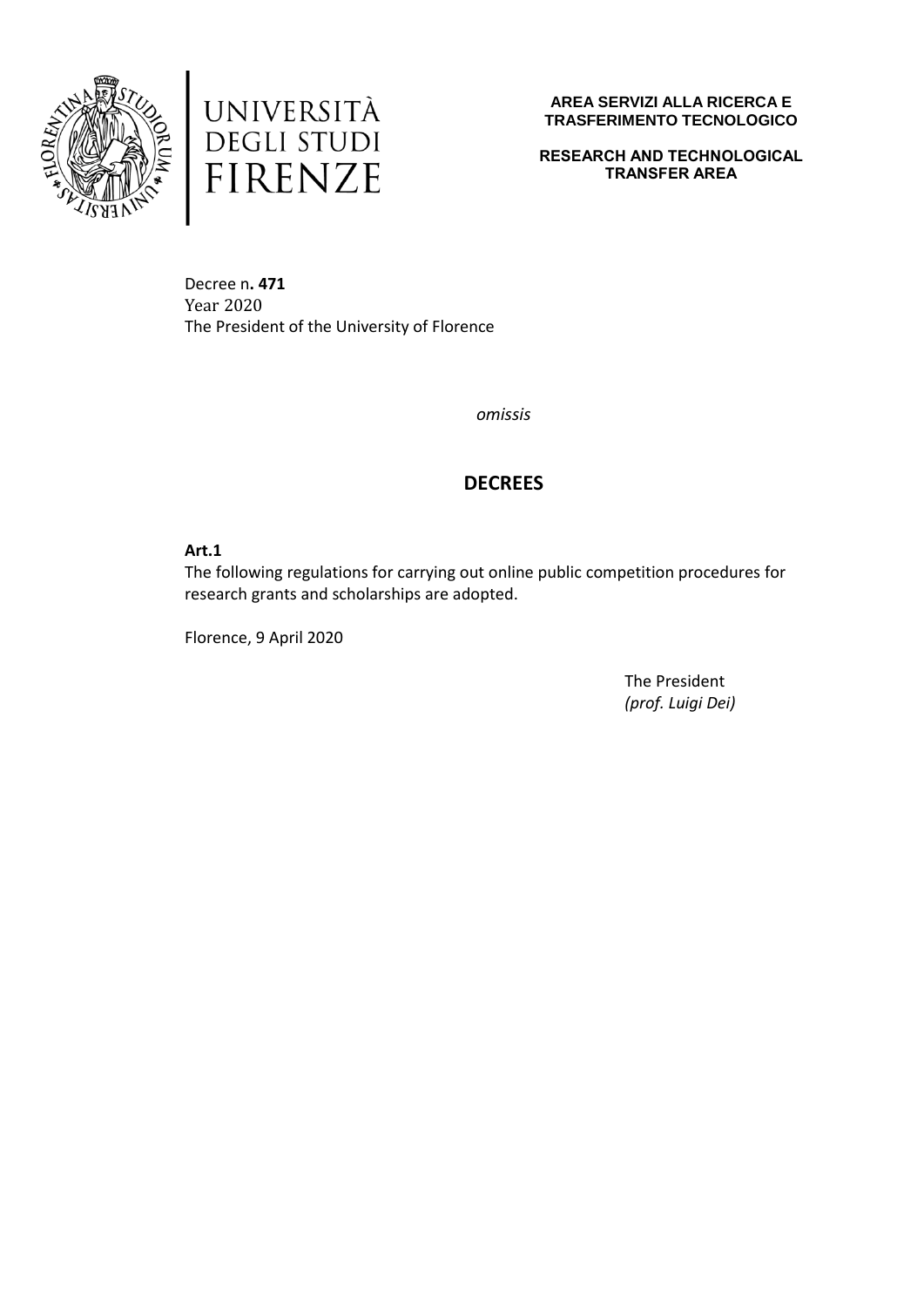

# **Guidelines for carrying out the online public competition procedures for research grants, scholarships and contract assignments**

#### **Art. 1**

## **Scope of application and principles**

1. These regulations govern the procedures for public competitions to be carried out remotely through the use of audio-video connection tools (hereinafter "online mode") which require the active presence of candidates in relation to the following types of interviews:

- a) competitions for research grants
- b) selections for study and research scholarships
- c) selections for contract assignments

2. The interviews referred to in paragraph 1 must be carried out in compliance with the following principles:

- a) simultaneous connection between the participants;
- b) security of data and information exchanged during the session;
- c) publicity of evidence;
- d) guarantee of certain identification of the candidates.

3. The use of audio-video connection tools must in any case allow

a) the visualization of the candidate during the entire interview;

b) the correct identification of the candidate through a valid identification document; c) the conduct of the session in public form, guaranteed by the possibility of connection simultaneously for the entire duration of the same by all candidates and by third parties who request to do so to the Administration.

4. The members of the selection boards participate in the session, normally using their own IT devices.

5. Likewise, candidates are required to have suitable means of taking the tests/sit for the interviews. The University of Florence will not be held liable in the event of technical problems of any nature not attributable to it, which do not allow the correct start or performance of the interview.

6. In the event that one of the selection board members or one of the candidates at the time of the discussion or interview, is unable to participate or continue participation, due to technical reasons the session is suspended and must be resumed as soon as possible, according to the provisions adopted by the President.

7. The candidate who is unavailable on the day and time established for the online interviews is considered to have renounced.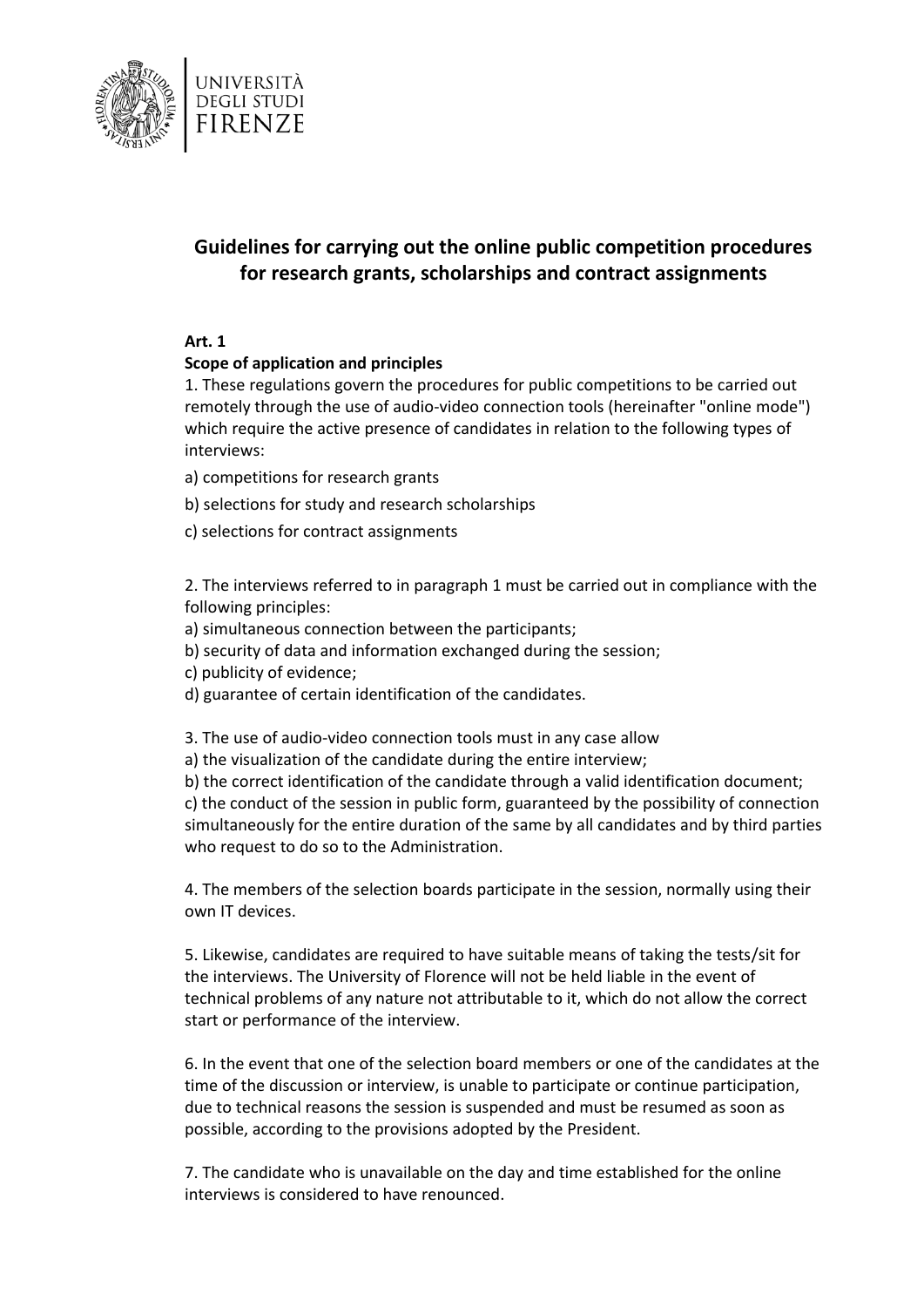

8. The online mode is also used by the selection board for meetings relating to the evaluation of qualifications in the procedures in which this is envisaged.

## **Art. 2**

## **Preliminary activities for the online interview**

1. The online interviews referred to in art. 1, paragraph 1, are preceded by the following preliminary activities:

a) the candidates must formally accept the online mode, committing themselves not to use aids and to guarantee the absence of support people during the interview;

b) the candidates must certify that they are aware that the University of Florence cannot be held liable in case of technical problems of any nature not attributable to the same, which do not allow the correct start or performance of the interview. For these purposes and for the purposes referred to in letter a) above, please use the form attached to these guidelines;

c) the online connection between the selection board members and all candidates must necessarily take place on the date and time set by the selection board, as shown in the calendar published on the University website;

d) the candidate must provide the board with their telephone and email in advance. The connection must be audio and video;

e) the session is conducted by the President of the board who must promptly verify the functioning of the audio-video connection with the candidates and with the other board members. To this end, candidates are required to connect at least 20 minutes before the start of the online session;

f) at the beginning of the online session the candidates must present a valid identity document to the board in order to confirm their identity.

2. The connection must remain active for the entire duration of the interviews referred to in article 1 paragraph 1. In the event of a connection breakdown, the provisions of art. 1, paragraph 6 apply.

## **Art. 3**

#### **Online modes for carrying out the interview**

1. The interviews take place in the following ways:

a) after connecting and carrying out the activities referred to in art. 2, the President of the selection board verifies the list of the candidates and identifies them;

b) the interview order is identified by draw and the President invites the first candidate to get ready;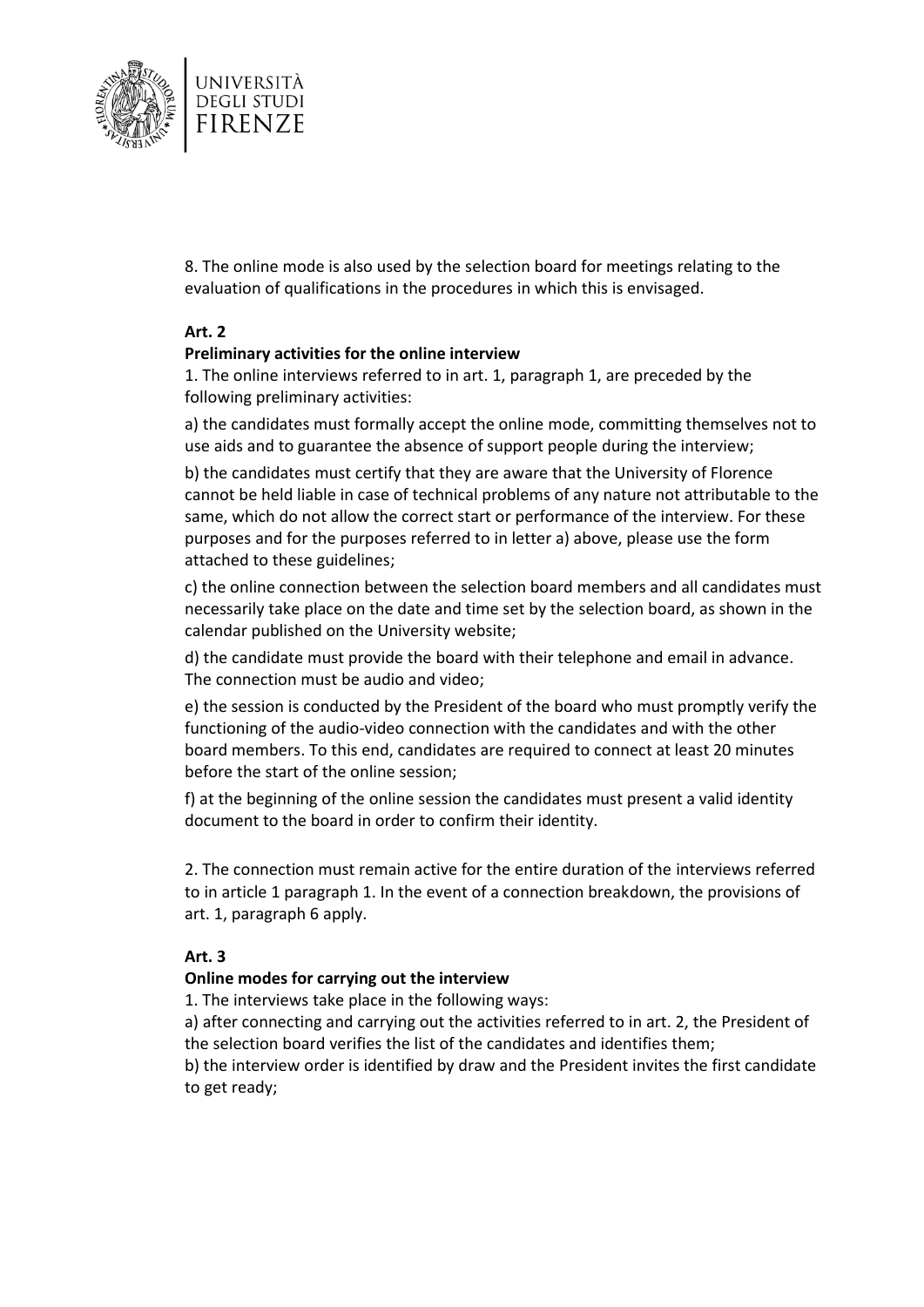

c) the selection board carries out the interview with the first candidate and, subsequently, with each of the other candidates;

d) after completing the interviews, the President of the board closes the session with the candidates and disconnects them;

e) the board continues the session without the candidates and proceeds to the evaluation of each candidate assigning the scores in relation to the criteria established in the preliminary meeting;

f) the secretary or the president of the board draws up the minutes which are read by all the members of the board and signed. Board members who do not have digital signature devices, issue their declarations of agreement which are then attached to the minutes and kept by the secretary or the President of the board. The minutes are then sent to the administrative office in charge at the end of the selection procedure together with any reports relating to the other sessions.

## **Art. 4**

## **Transitional and final rules**

1. These regulations also apply to the public competitions announced prior to the publication of these regulations and not yet concluded.

2. For matters not covered by these regulations, reference is made to the disciplines contained in the Regulations for the awarding of research grants pursuant to art. 22 of the law n. 240/2010, issued with D.R. n. 654 of 22 June 2015 (ref. 83901) and in the Regulations for the awarding of scholarships and research pursuant to D.R. n. 54 of 25 January 2013 (ref. 6985).

## **Art. 5**

## **Publication and entry into force**

1. These guidelines come into force from the date on which they are published in the University's Official Register and are effective until further notice.